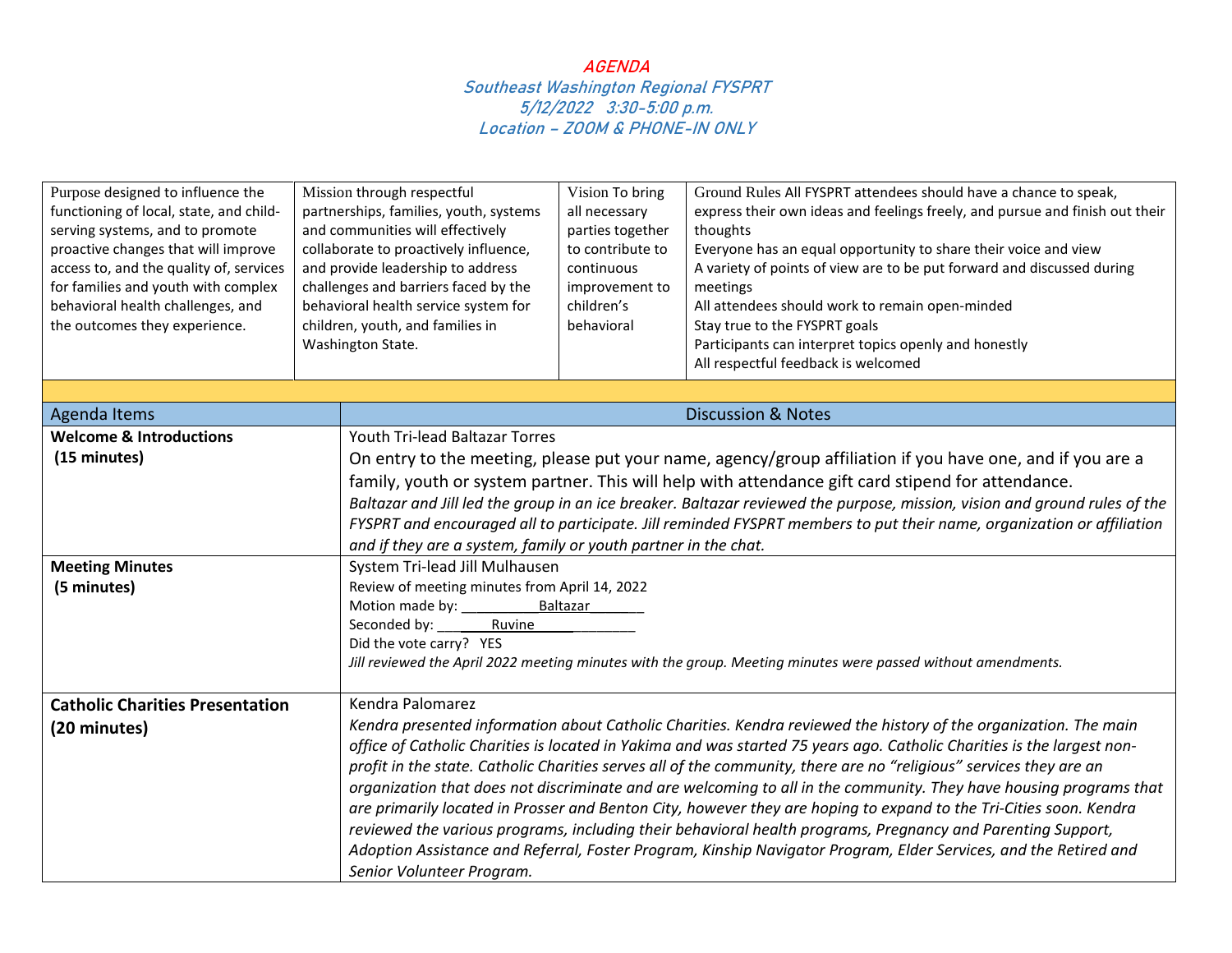| <b>Question/Answer Session</b>           | <b>Baltazar Torres Youth Tri-Lead</b>                                                                                                                                                                                                                                                                                                                                                                                                                                                                                                                                                                                                                                                                                                                                                                                                                                                                                                                                                                                                                                                                                                                                                                                                                                                    |
|------------------------------------------|------------------------------------------------------------------------------------------------------------------------------------------------------------------------------------------------------------------------------------------------------------------------------------------------------------------------------------------------------------------------------------------------------------------------------------------------------------------------------------------------------------------------------------------------------------------------------------------------------------------------------------------------------------------------------------------------------------------------------------------------------------------------------------------------------------------------------------------------------------------------------------------------------------------------------------------------------------------------------------------------------------------------------------------------------------------------------------------------------------------------------------------------------------------------------------------------------------------------------------------------------------------------------------------|
| (10 minutes)                             | FYSPRT members asked clarifying questions regarding services and wait times. Kendra states that they can complete<br>an intake but getting into therapy will take a couple months at this time, however, they are training a group of people<br>right now and then the wait time will go down. Kendra states that if someone would like to refer to the agency to do<br>that as soon as they can as things may open up more quickly or if they have a cancellation they could get an<br>appointment more quickly.                                                                                                                                                                                                                                                                                                                                                                                                                                                                                                                                                                                                                                                                                                                                                                        |
| <b>WISe data presentation/discussion</b> | Meredith, WISe providers, all members                                                                                                                                                                                                                                                                                                                                                                                                                                                                                                                                                                                                                                                                                                                                                                                                                                                                                                                                                                                                                                                                                                                                                                                                                                                    |
| (20 minutes)                             | <b>WISe Data Discussion</b><br>How many people are waiting to get into WISe in your region?<br>How many hours per month are WISe participants getting? Is that number being impacted by staff shortages<br>and other COVID issues?<br>How many staffing shortages are agencies experiencing?<br>Meredith provided information regarding the WISe data for our region based on the agencies who reported<br>information. Provided additional information regarding how FYSPRT members can review the BHAS data in detail<br>online. FYSPRT members discussed the data. Staff shortages appeared to affect several agencies and affected their<br>capacity and interest time. Most agencies were able to meet the required number of service hours per month.<br>Comprehensive did not provide data for this data review. The group discussed the benefits of collecting this type of<br>data. Some group member's report that they prefer to review WISe data in this way to see how agencies are doing,<br>their needs and the wait times for getting consumer's into services. Discussed how to involve more WISe youth and<br>families in the FYSPRT. Kaila at Lutheran has asked Convener to speak at the all staff meeting at Lutheran to talk<br>about families joining the FYSPRT. |
| <b>Roundtable Discussion</b>             | All members, include any updates/information on Mental Health Awareness Month in May                                                                                                                                                                                                                                                                                                                                                                                                                                                                                                                                                                                                                                                                                                                                                                                                                                                                                                                                                                                                                                                                                                                                                                                                     |
| (20 minutes)                             | Jill - Discussed lock box project and how to request lock boxes for agencies/groups<br>Dan - Stated that it is important to ask how the group can help others and help agencies during these difficult times<br>as we deal with an increase in mental health needs as well as a staff shortage<br>Liz - Presenting at the FYSPRT next month, if there are any questions or topics the group would be interested in<br>regarding juvenile justice, let Convener or Liz know.<br>Meredith - May is mental health month, Say It Out Loud Conference is coming up, also the State FYSPRT is also on<br>May 26th<br>Cindy - Ombuds will be changing and a new entity picking up the contract is not known at this time. Cindy hopes to be<br>able to get out any information regarding the new Ombuds as soon as she is able. Ombuds will also be handling both<br>behavioral health and medical health grievances and appeals. Cindy was thanked for her years of service, compassion<br>and assistance she has provided to many individuals.                                                                                                                                                                                                                                                |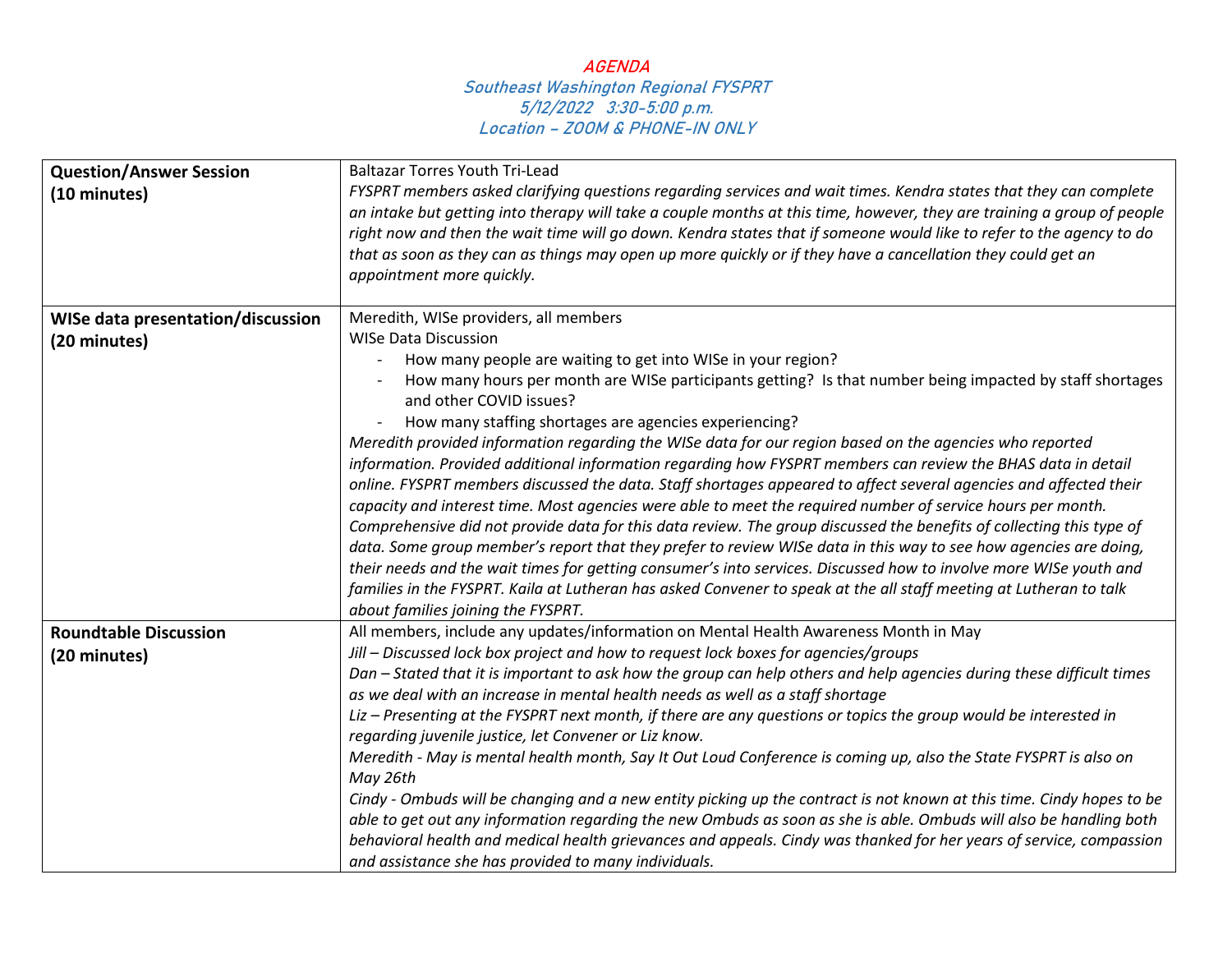|                                             | Carolyn – Recent SPARK graduates met with Molina who presented SPARK with a grant from one of their foundations.<br>SPARK Peer Learning Center will be doing 8 Certified Peer Counselor classes, and 2 will be done in Spanish. Juvenile<br>Justice SPARK classes will be starting soon. Working with Rivers Edge in Richland working with peers this summer and<br>next year. One of the youth has published a book on Amazon, encouraged people to check it out.<br>Kaila – OSPI program in the Richland School District has started (2 clinicians, 1 case manager), SWIFT program for<br>youth in Crisis, able to get in youth within a week, State of WA WISe program received an award for the transition to<br>telehealth during the pandemic honoring all the work that people did during that transition. Link was shared in the |
|---------------------------------------------|------------------------------------------------------------------------------------------------------------------------------------------------------------------------------------------------------------------------------------------------------------------------------------------------------------------------------------------------------------------------------------------------------------------------------------------------------------------------------------------------------------------------------------------------------------------------------------------------------------------------------------------------------------------------------------------------------------------------------------------------------------------------------------------------------------------------------------------|
|                                             | chat.<br>Cari – Sent peers to training, will be bringing that training for families to the community                                                                                                                                                                                                                                                                                                                                                                                                                                                                                                                                                                                                                                                                                                                                     |
|                                             | Sharon (Chapi) – Reports the training was very good, excited to bring it to the families in this community                                                                                                                                                                                                                                                                                                                                                                                                                                                                                                                                                                                                                                                                                                                               |
|                                             | My Thai - Child Study and Treatment Center has put a hold on new admissions at this time due to staffing issues                                                                                                                                                                                                                                                                                                                                                                                                                                                                                                                                                                                                                                                                                                                          |
|                                             | Ruvine - Encouraged individuals to watch the League of Education Voters video, link in chat                                                                                                                                                                                                                                                                                                                                                                                                                                                                                                                                                                                                                                                                                                                                              |
| <b>Upcoming Event(s)</b>                    | Take Back Day is Saturday April 30 <sup>th</sup> at the KPD from 10am-2pm                                                                                                                                                                                                                                                                                                                                                                                                                                                                                                                                                                                                                                                                                                                                                                |
| (5 minutes)                                 | Say It Out Loud Conference will be Thursday May 26, 2022 (Virtual), register now!                                                                                                                                                                                                                                                                                                                                                                                                                                                                                                                                                                                                                                                                                                                                                        |
|                                             | May is Mental Health Awareness Month                                                                                                                                                                                                                                                                                                                                                                                                                                                                                                                                                                                                                                                                                                                                                                                                     |
| <b>Closing Announcements and Evaluation</b> | Jill Mulhausen                                                                                                                                                                                                                                                                                                                                                                                                                                                                                                                                                                                                                                                                                                                                                                                                                           |
| (5 minutes)                                 | Encouraged everyone to complete survey.                                                                                                                                                                                                                                                                                                                                                                                                                                                                                                                                                                                                                                                                                                                                                                                                  |
|                                             | Your FYSPRT meeting evaluation is available at this link: https://www.surveymonkey.com/r/LY7TK8T                                                                                                                                                                                                                                                                                                                                                                                                                                                                                                                                                                                                                                                                                                                                         |
|                                             | Or scan QR code below to access on your mobile device:<br>Please know your evaluations are an important part of improving FYSPRT, are included in FYSPRT reports to the State,<br>and are much appreciated!                                                                                                                                                                                                                                                                                                                                                                                                                                                                                                                                                                                                                              |
|                                             | For all Youth and Family Partners, please put your contact info in the chat so I can reach out about gift cards for<br><i>attendance</i>                                                                                                                                                                                                                                                                                                                                                                                                                                                                                                                                                                                                                                                                                                 |